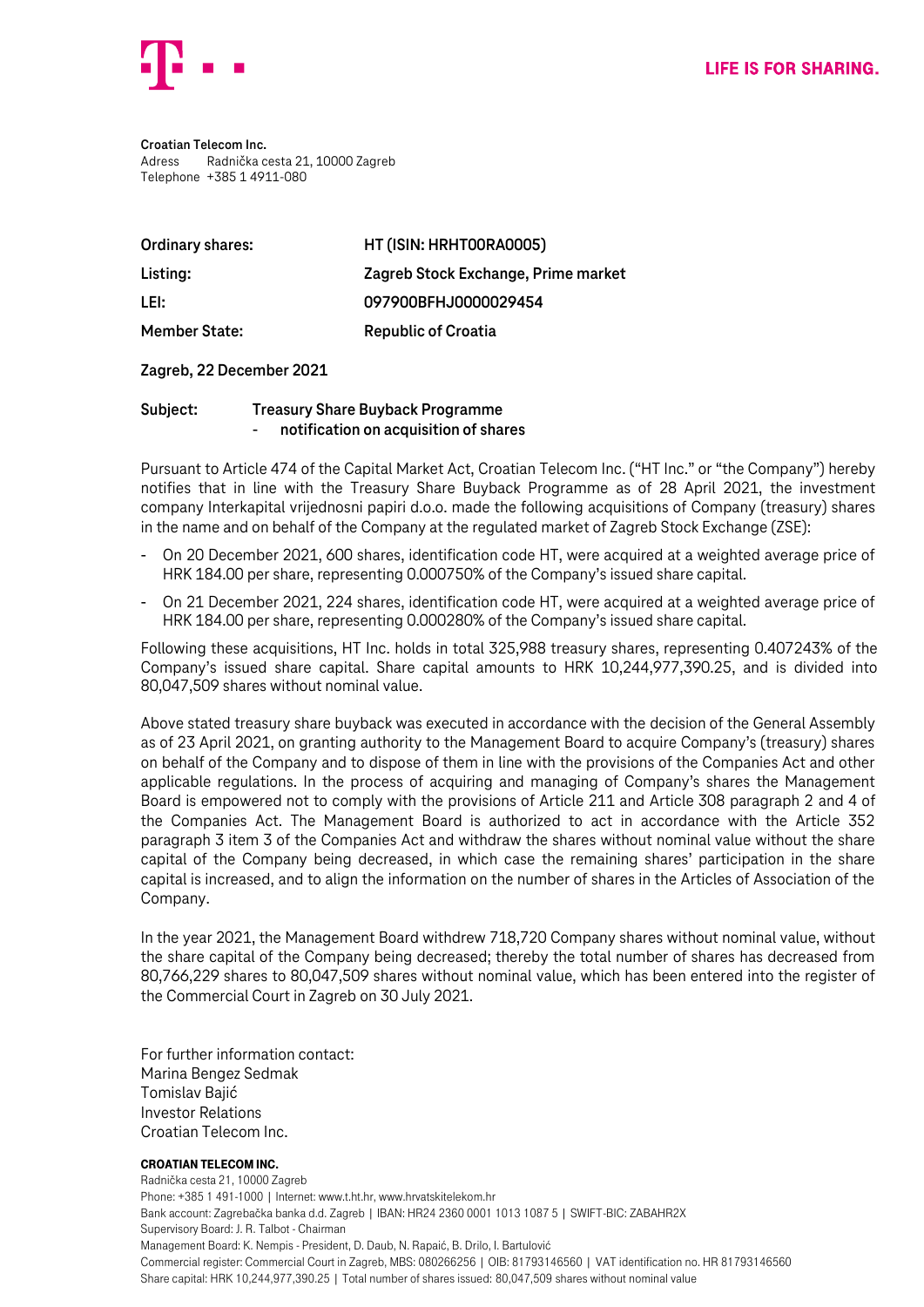**INTERKAPITAL vrijednosni papiri d.o.o.**

**Template for notification on acquisition of shares identification code HT, in the name and on behalf of Hrvatski Telekom d.d.**

| 1   |                                                                                                                                                                                                                           | Details of the legal entity filing out the template                                                                                                                         |           |  |  |
|-----|---------------------------------------------------------------------------------------------------------------------------------------------------------------------------------------------------------------------------|-----------------------------------------------------------------------------------------------------------------------------------------------------------------------------|-----------|--|--|
|     | INTERKAPITAL vrijednosni papiri d.o.o. za poslovanje vrijednosnim papirima                                                                                                                                                |                                                                                                                                                                             |           |  |  |
|     | Registered seat: Zagreb, Masarykova 1                                                                                                                                                                                     |                                                                                                                                                                             |           |  |  |
|     | OIB: 68481874507                                                                                                                                                                                                          |                                                                                                                                                                             |           |  |  |
|     | MBS: 080420080                                                                                                                                                                                                            |                                                                                                                                                                             |           |  |  |
|     | Competent Court: Commercial Court in Zagreb                                                                                                                                                                               |                                                                                                                                                                             |           |  |  |
| 2   | <b>Reason for the notification</b>                                                                                                                                                                                        |                                                                                                                                                                             |           |  |  |
|     | a) Acquisition of shares identification code HT, in the name and on behalf of Hrvatski Telekom<br>d.d., pursuant to Contract on Brokerage Services, for the purpose of execution of the Treasury<br>Share Buyback Program |                                                                                                                                                                             |           |  |  |
|     | b) Initial notification                                                                                                                                                                                                   | <b>INITIAL NOTIFICATION</b>                                                                                                                                                 |           |  |  |
|     | /Amendment                                                                                                                                                                                                                | [Indication that this is an initial notification or an amendment to prior<br>notifications. In case of amendment, explain the error that this<br>notification is amending.] |           |  |  |
| 3   | <b>Details of the issuer</b>                                                                                                                                                                                              |                                                                                                                                                                             |           |  |  |
| la) | Name                                                                                                                                                                                                                      | Hrvatski Telekom d.d.                                                                                                                                                       |           |  |  |
| b)  | LEI                                                                                                                                                                                                                       | 097900BFHJ0000029454                                                                                                                                                        |           |  |  |
| 4   |                                                                                                                                                                                                                           | Details of the transaction(s): section to be repeated for each date and each place where                                                                                    |           |  |  |
|     | transactions have been conducted                                                                                                                                                                                          |                                                                                                                                                                             |           |  |  |
|     | a) Description of the<br>financial instrument,<br>type of instrument<br><b>Identification code</b>                                                                                                                        | <b>Shares</b><br>Ordinary shares of the issuer Hrvatski Telekom d.d.<br>Identification code: HT<br><b>ISIN: HRHT00RA0005</b>                                                |           |  |  |
| b)  |                                                                                                                                                                                                                           | Nature of the transaction Acquisition of shares                                                                                                                             |           |  |  |
|     | $\overline{c}$ ) Price(s) and volume(s)                                                                                                                                                                                   | Price(s)                                                                                                                                                                    | Volume(s) |  |  |
|     |                                                                                                                                                                                                                           | 184,00                                                                                                                                                                      | 33        |  |  |
|     |                                                                                                                                                                                                                           | 184,00                                                                                                                                                                      | 66        |  |  |
|     |                                                                                                                                                                                                                           | 184,00                                                                                                                                                                      | 63        |  |  |
|     |                                                                                                                                                                                                                           | 184,00                                                                                                                                                                      | 35        |  |  |
|     |                                                                                                                                                                                                                           | 184,00                                                                                                                                                                      | 63        |  |  |
|     |                                                                                                                                                                                                                           | 184,00                                                                                                                                                                      | 340       |  |  |
|     |                                                                                                                                                                                                                           |                                                                                                                                                                             |           |  |  |
|     | d) Aggregated information<br>Aggregated<br>volume                                                                                                                                                                         | Aggregated volume: 600                                                                                                                                                      |           |  |  |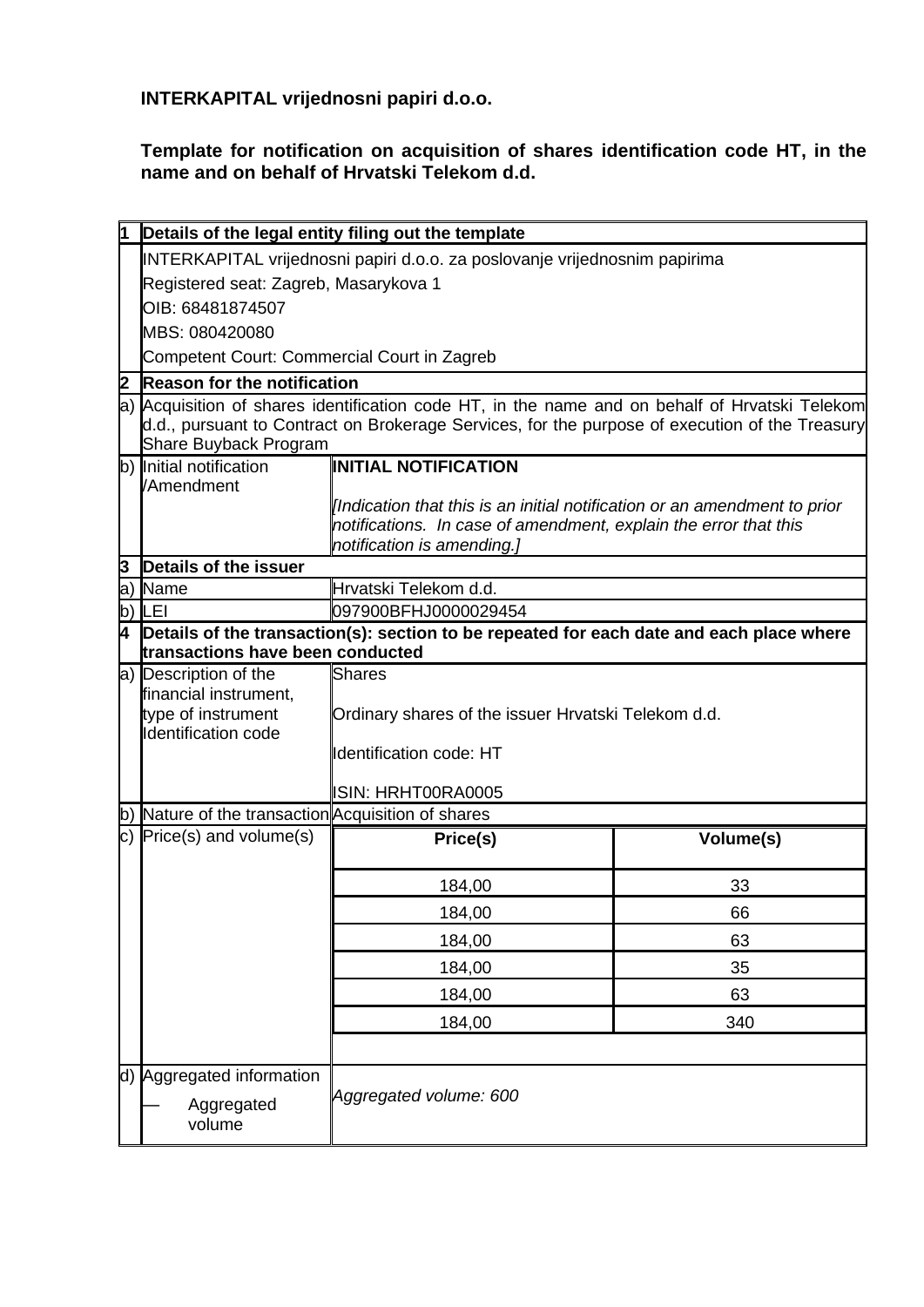| Price                                        | <b>Price: 184,00</b>                                                           |
|----------------------------------------------|--------------------------------------------------------------------------------|
| $ e $ Date of the transaction $ 2021-12-20 $ |                                                                                |
|                                              | $ f $ Place of the transaction Regulated market of Zagreb Stock Exchange (ZSE) |

# **INTERKAPITAL vrijednosni papiri d.o.o.**

## **Template for notification on acquisition of shares identification code HT, in the name and on behalf of Hrvatski Telekom d.d.**

|    | Details of the legal entity filing out the template                                                                                                                                                                       |                                                                                                                                               |           |  |
|----|---------------------------------------------------------------------------------------------------------------------------------------------------------------------------------------------------------------------------|-----------------------------------------------------------------------------------------------------------------------------------------------|-----------|--|
|    | INTERKAPITAL vrijednosni papiri d.o.o. za poslovanje vrijednosnim papirima                                                                                                                                                |                                                                                                                                               |           |  |
|    | Registered seat: Zagreb, Masarykova 1                                                                                                                                                                                     |                                                                                                                                               |           |  |
|    | OIB: 68481874507                                                                                                                                                                                                          |                                                                                                                                               |           |  |
|    | MBS: 080420080                                                                                                                                                                                                            |                                                                                                                                               |           |  |
|    | Competent Court: Commercial Court in Zagreb                                                                                                                                                                               |                                                                                                                                               |           |  |
| 2  | <b>Reason for the notification</b>                                                                                                                                                                                        |                                                                                                                                               |           |  |
|    | a) Acquisition of shares identification code HT, in the name and on behalf of Hrvatski Telekom<br>d.d., pursuant to Contract on Brokerage Services, for the purpose of execution of the Treasury<br>Share Buyback Program |                                                                                                                                               |           |  |
| b) | Initial notification                                                                                                                                                                                                      | <b>INITIAL NOTIFICATION</b>                                                                                                                   |           |  |
|    | /Amendment                                                                                                                                                                                                                |                                                                                                                                               |           |  |
|    |                                                                                                                                                                                                                           | [Indication that this is an initial notification or an amendment to prior<br>notifications. In case of amendment, explain the error that this |           |  |
|    |                                                                                                                                                                                                                           | notification is amending.]                                                                                                                    |           |  |
| 3  | Details of the issuer                                                                                                                                                                                                     |                                                                                                                                               |           |  |
| a) | Name                                                                                                                                                                                                                      | Hrvatski Telekom d.d.                                                                                                                         |           |  |
| b) | <b>ILEI</b>                                                                                                                                                                                                               | 097900BFHJ0000029454                                                                                                                          |           |  |
| 4  |                                                                                                                                                                                                                           | Details of the transaction(s): section to be repeated for each date and each place where                                                      |           |  |
|    | transactions have been conducted                                                                                                                                                                                          |                                                                                                                                               |           |  |
|    | a) Description of the                                                                                                                                                                                                     | Shares                                                                                                                                        |           |  |
|    | financial instrument, type<br>of instrument                                                                                                                                                                               | Ordinary shares of the issuer Hrvatski Telekom d.d.                                                                                           |           |  |
|    | <b>Identification code</b>                                                                                                                                                                                                |                                                                                                                                               |           |  |
|    |                                                                                                                                                                                                                           | <b>Identification code: HT</b>                                                                                                                |           |  |
|    |                                                                                                                                                                                                                           |                                                                                                                                               |           |  |
|    | Nature of the transaction Acquisition of shares                                                                                                                                                                           | ISIN: HRHT00RA0005                                                                                                                            |           |  |
| b) | c) $Price(s)$ and volume(s)                                                                                                                                                                                               |                                                                                                                                               |           |  |
|    |                                                                                                                                                                                                                           | Price(s)                                                                                                                                      | Volume(s) |  |
|    |                                                                                                                                                                                                                           | 184,00                                                                                                                                        | 69        |  |
|    |                                                                                                                                                                                                                           |                                                                                                                                               | 69        |  |
|    |                                                                                                                                                                                                                           | 184,00                                                                                                                                        |           |  |
|    |                                                                                                                                                                                                                           | 184,00                                                                                                                                        | 6         |  |
|    |                                                                                                                                                                                                                           | 184,00                                                                                                                                        | 17        |  |
|    |                                                                                                                                                                                                                           | 184,00                                                                                                                                        | 63        |  |